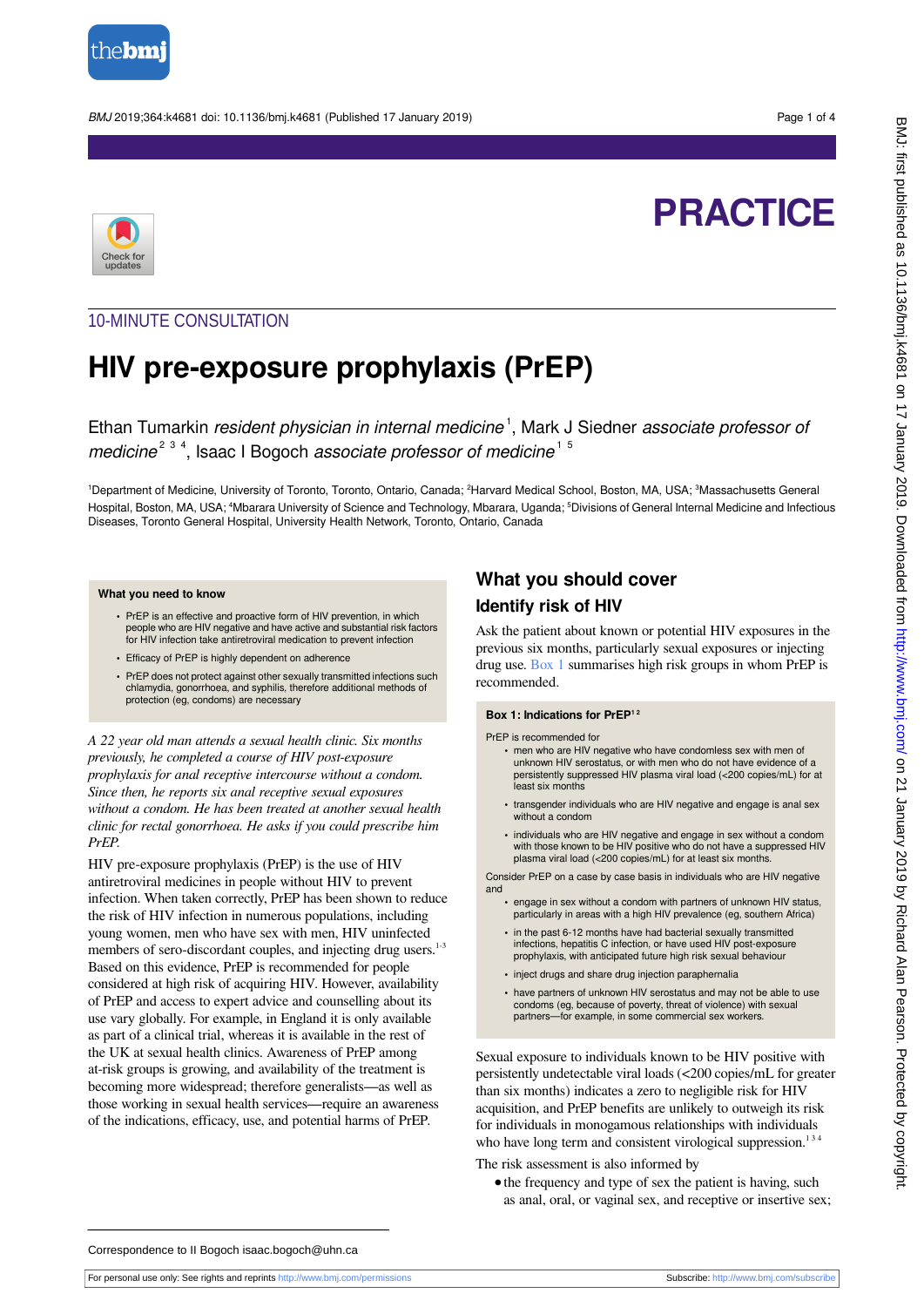- number of sexual partners and knowledge of HIV serostatus of the partners, as well as whether any who are HIV positive are taking antiretroviral treatment;
- **•**sexually transmitted infections such as syphilis, gonorrhoea, and chlamydia in the previous six months;
- **•**how often they use barrier protection during sex;
- **•**injecting drug use history (and, if positive, practices around sharing of drug paraphernalia);
- **•**screening for concomitant psychiatric issues, as well drug and alcohol misuse, which may be facilitating higher risk behaviour;
- **•**drugs used to enhance and disinhibit sexual experience (eg, "chemsex," "party and play," or "PNP");
- **•**factors that may affect sexual health autonomy, such as coercive or violent power dynamics in relationships.

Ask about renal, liver, or bone disease to assess safety of the most commonly prescribed PrEP regimen.

## **What you should do**

If PrEP is indicated based on your assessment of the person's risk of acquiring HIV, order the necessary baseline tests. Explain the risks, benefits, and logistics of taking PrEP to help the person make an informed decision [\(fig 1](#page-3-0)).

## **Baseline tests**

Before starting PrEP, exclude HIV infection, preferably using a fourth generation laboratory assay (a test for both HIV antibodies and p24 antigen). In situations where acute HIV is suspected (ie, infection within the past 2-3 weeks), perform an HIV RNA nucleic acid test. If the HIV RNA test is not available or the exposure was within the last 7-10 days (within the window period for detection of HIV with a viral load assay), guidelines recommend repeat testing with a fourth generation assay in 1-4 weeks.<sup>13</sup> Withhold PrEP in scenarios where HIV cannot be excluded, because the regimen used for PrEP is inadequate for treatment of HIV infection, and might lead to drug resistance.

Test for chlamydia, syphilis, and gonorrhoea (urine nucleic acid amplification test, rectal and pharyngeal culture or nucleic acid amplification tests, if indicated by exposure), assays of renal and liver function, and serologies for hepatitis A, B, and C. Offer vaccination against hepatitis A and B and human papillomavirus in line with local guidelines. The tenofovir disoproxil fumarate plus emtricitabine (TDF/FTC) combination tablet is active against hepatitis B infection, so there is potential for hepatitis B reactivation should PrEP be discontinued. Use PrEP with caution in people with active hepatitis B; episodic or "on-demand" PrEP is not recommended in this group.<sup>13</sup>

Offer a pregnancy test in women. PrEP is believed to be safe and effective in pregnancy and during breastfeeding.<sup>5</sup> However, discuss the potential risks of taking PrEP in pregnant women, those who could become pregnant, or who are breastfeeding, to facilitate informed decision making.<sup>2</sup>

## **Discuss PrEP options**

Oral PrEP is recommended as a two drug regimen of TDF and FTC, co-formulated as a single pill, and taken as one pill once daily.<sup>1-356</sup> Data show very high efficacy of daily PrEP with TDF/FTC for preventing HIV acquisition among those with moderate to high adherence. In a systematic review and meta-analysis involving 18 studies (including randomised control trials, open label extension studies, and demonstration

studies), PrEP afforded a 70% relative risk reduction in HIV infection versus placebo in those with adherence levels of 70% or more.<sup>7</sup> In those with low adherence rates  $(\leq 40\%)$ , no difference in HIV infection rates versus placebo was found. A real world observational study of PrEP use in San Francisco found there were no new HIV infections from 657 people initiating PrEP over a mean follow-up of 7.2 months.<sup>8</sup>

On demand PrEP ([box 2](#page-1-0)) is an alternative to once daily PrEP in men who have sex with men (MSM). On demand PrEP has been shown to reduce HIV transmission among MSM who can predict the timing of high risk exposures. It involves taking two tablets of TDF/FTC 2-24 hours before sex, then a subsequent tablet of TDF/FTC 24 hours after sex, and then again 48 hours after sex.<sup>6</sup>

#### <span id="page-1-0"></span>**Box 2: Daily versus on demand PrEP**

- **•** Daily PrEP involves taking one tablet of TDF/FTC once per day
- **•** MSM or trans women using on demand PrEP take two tablets of TDF/FTC 2-24 hours before anal sex, then a subsequent tablet of TDF/FTC 24 hours and then 48 later<sup>6</sup>
- **•** Patient preference may dictate daily versus on demand PrEP for MSM and trans women based on cost or frequency of use. The efficacy of on demand PrEP in people with very infrequent sexual exposures (without a condom) is uncertain, and on demand post-exposure prophylaxis (PEP) rather than on demand PrEP may be considered as an alternative in these situations<sup>9</sup>
- **•** PrEP does not protect against other sexually transmitted infections, such as chlamydia, gonorrhoea, and syphilis. Even with perfect drug adherence, PrEP is not effective against infrequent circulating strains<br>of HIV that are resistant to TDF/FTC.<sup>10</sup> Advise patients that PrEP is not 100% protective against HIV infection but will substantially reduce their risk of acquiring HIV if taken correctly

## **Potential harms**

PrEP has infrequent but potentially harmful side effects such as nephrotoxicity and reduction in bone mineral density.<sup>1-3</sup>

Tenofovir disoproxil fumarate (TDF), one of the two components of PrEP, is contraindicated in those with glomerular filtration rates less than 60 mL/min and is associated with loss of bone mineral density.<sup>1-3</sup>

Drug resistance may develop in those who initiate PrEP with unrecognised HIV infection.<sup>11</sup>

## **When to start PrEP**

Evidence is limited for the time to maximal protection once PrEP is started, and there is some variation between guidelines.<sup>1-3</sup> UK guidelines note that, for anal exposures, taking the first dose of PrEP 2-24 hours before exposure is appropriate if two tablets (a double dose) of TDF/FTC are taken. For all other sex, or in the context of injecting drug use, seven days of single dose once daily TDF/FTC is recommended before exposure.

## **Arrange follow-up**

People taking PrEP are asked to follow up every three months.<sup>1-3</sup> Each review should include discussion of

- adherence to PrEP and side effects
- **•**reassessment of HIV risk and discussion of risk reduction strategies
- **•**monitoring for drug toxicity, including kidney function testing
- **•**screening for concomitant mental health or substance abuse issues
- **•**screening for HIV seroconversion and other sexually transmitted infections.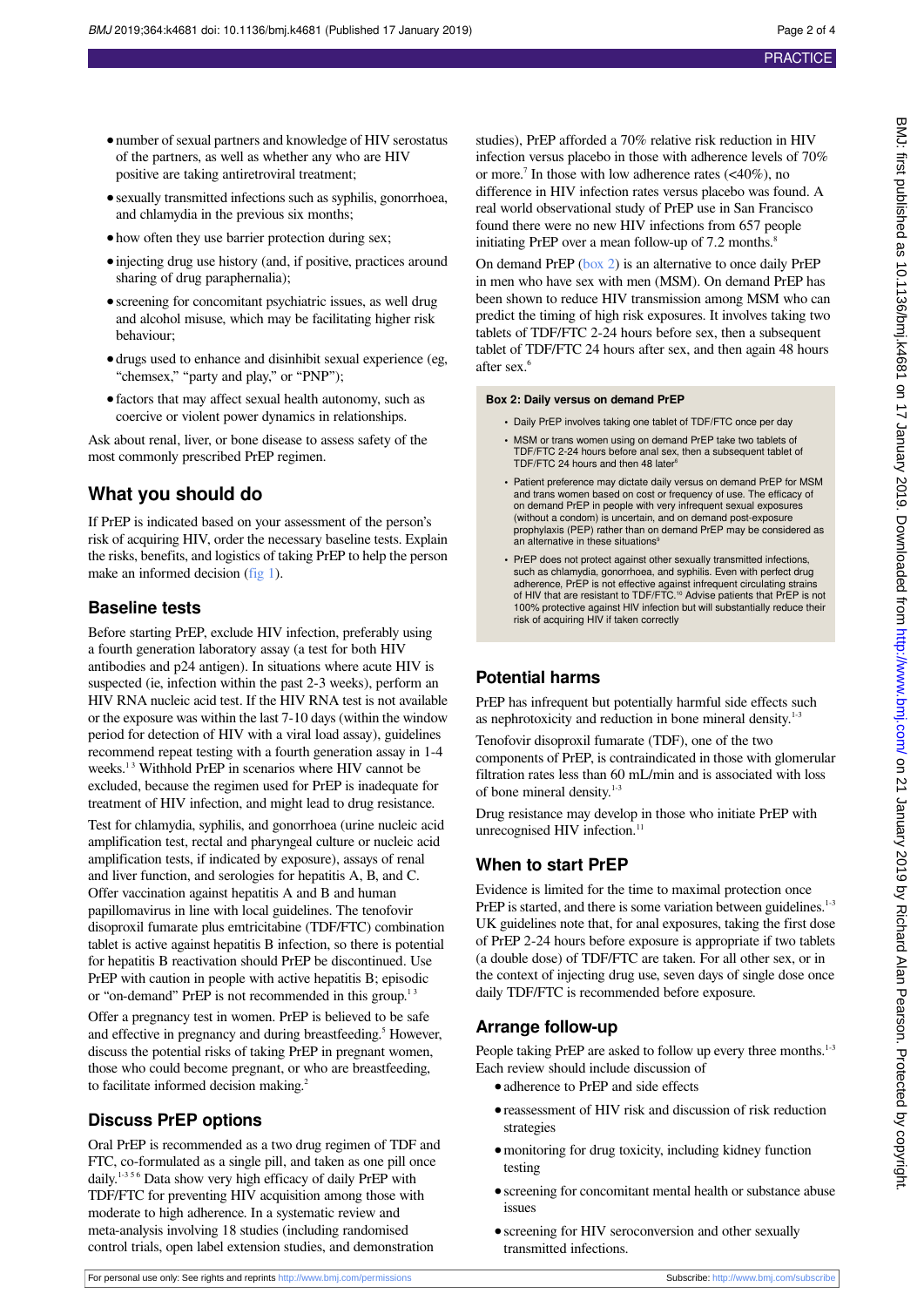People in monogamous relationships with a partner with HIV can typically discontinue PrEP safely after their partner achieves virological suppression for at least six months.<sup>4</sup> If someone is no longer a candidate for PrEP, for instance if they are no longer at risk, UK guidelines recommend stopping TDF/FTC two days after their last anal sexual exposure, or seven days after other types of sexual exposures.<sup>1</sup>

#### **Education into practice**

- **•** Think about the last few patients you saw for HIV post-exposure prophylaxis. How many had ongoing risk factors for HIV acquisition and would have been good candidates for PrEP?
- **•** How many of your patients currently taking PrEP (either daily or on demand) have indications to continue, based on their current risk of HIV infection?

#### **How patients were involved in the creation of this article**

- **•** Two patients at our clinic who were taking PrEP for HIV prevention provided insight for this article. Both are men who have sex with men. Both were asked how PrEP changed their views towards sex, and to provide practical PrEP tips.
- **•** The patients noted that PrEP provided them with greater autonomy over their sexual health and reduced fear with sexual activity. One patient mentioned that he preferred daily compared to on demand PrEP as it was much easier to remember to take his tablets.

#### **How this article was created**

We based the article mainly on current guidelines and on systematic reviews.

**Competing interests:**The BMJ has judged that there are no disqualifying financial ties to commercial companies.

The authors declare the following other interests: none.

Further details of The BMJ policy on financial interests is here: https://www.bmi. com/about-bmj/resources-authors/forms-policies-and-checklists/declarationcompeting-interests

Provenance and peer review: Commissioned, based on an idea from the author; externally peer reviewed.

Patient consent: patients involved were anonymised.

- 1 BHIVA/BASHH guidelines on the use of HIV pre-exposure prophylaxis (PrEP) 2018. https: //www.bhiva.org/file/5b729cd592060/2018-PrEP-Guidelines.pdf.
- 2 US Public Health Service. Preexposure prophylaxis for the prevention of HIV Infection in the United States – 2017: A clinical practice guideline. https://www.cdc.gov/hiv/pdf/risk/ prep/cdc-hiv-prep-guidelines-2017.pdf.
- 3 Tan DHS, Hull MW, Yoong D, etal. Biomedical HIV Prevention Working Group of the CIHR Canadian HIV Trials Network. Canadian guideline on HIV pre-exposure prophylaxis and nonoccupational postexposure prophylaxis. CMAJ 2017;189:E1448-58. 10.1503/cmaj.170494 29180384
- 4 Rodger AJ, Cambiano V, Bruun T, etal. PARTNER Study Group. Sexual activity without condoms and risk of HIV transmission in serodifferent couples when the HIV-positive partner is using suppressive antiretroviral therapy. JAMA 2016;316:171-81. 10.1001/jama.2016.5148 27404185
- 5 World Health Organization. 2017. Preventing HIV during pregnancy and breastfeeding in the context of PrEP: Technical brief. [http://apps.who.int/iris/bitstream/10665/255866/1/](http://apps.who.int/iris/bitstream/10665/255866/1/WHO-HIV-2017.09-eng.pdf?ua=1) [WHO-HIV-2017.09-eng.pdf?ua=1](http://apps.who.int/iris/bitstream/10665/255866/1/WHO-HIV-2017.09-eng.pdf?ua=1)
- 6 Molina J-M, Capitant C, Spire B, etal. ANRS IPERGAY Study Group. On-demand preexposure prophylaxis in men at high risk for HIV-1 Infection. N Engl J Med 2015;373:2237-46. 10.1056/NEJMoa1506273 26624850
- 7 Fonner VA, Dalglish SL, Kennedy CE, etal . Effectiveness and safety of oral HIV preexposure prophylaxis for all populations. AIDS 2016;30:1973-83. 10.1097/QAD.0000000000001145 27149090
- 8 Volk JE, Marcus JL, Phengrasamy T, etal . No new HIV infections with increasing use of HIV preexposure prophylaxis in a clinical practice setting. Clin Infect Dis 2015;61:1601-3. 10.1093/cid/civ778 26334052
- 9 Tumarkin E, Heendeniya A, Murphy P, Placido T, Tan DHS, Bogoch II. Brief Report: HIV postexposure prophylaxis-in-pocket ('PIP') for individuals with low-frequency, high-risk HIV exposures. J Acquir Immune Defic Syndr 2018;78:20-2. 10.1097/QAI.0000000000001639 29419570
- 10 Knox DC, Anderson PL, Harrigan PR, Tan DHS. Multidrug-resistant HIV-1 infection despite preexposure prophylaxis. N Engl J Med 2017;376:501-2. 10.1056/NEJMc1611639 28146652
- 11 Parikh UM, Mellors JW. Should we fear resistance from tenofovir/emtricitabine preexposure prophylaxis?Curr Opin HIV AIDS 2016;11:49-55. 10.1097/COH.0000000000000209 26633640

Published by the BMJ Publishing Group Limited. For permission to use (where not already granted under a licence) please go to [http://group.bmj.com/group/rights-licensing/](http://group.bmj.com/group/rights-licensing/permissions) [permissions](http://group.bmj.com/group/rights-licensing/permissions)